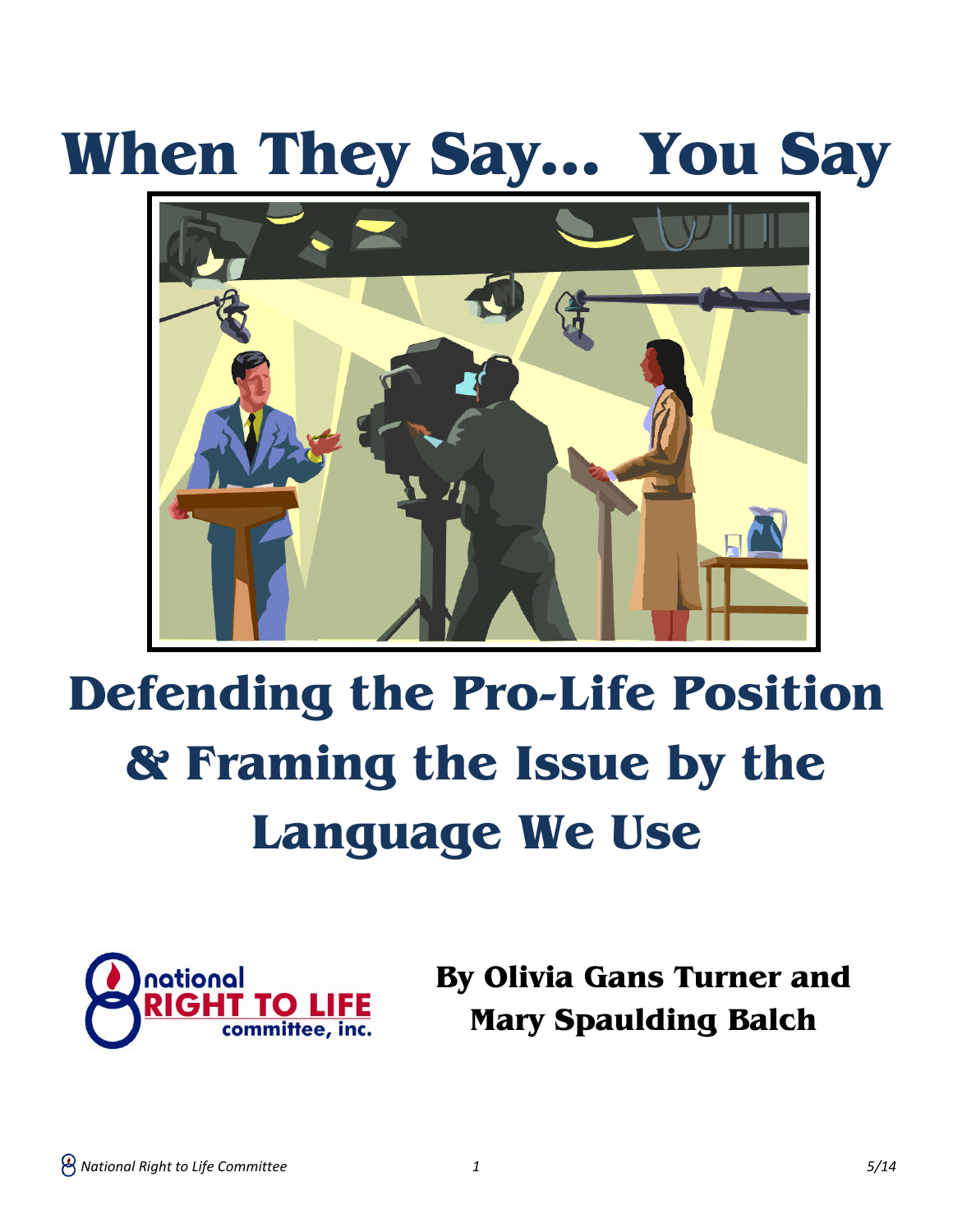| Argument 3: "Every Child a Wanted Child" Page 13      |         |
|-------------------------------------------------------|---------|
|                                                       | Page 15 |
| Argument 5: "Rape, Incest, Fetal Abnormality" Page 17 |         |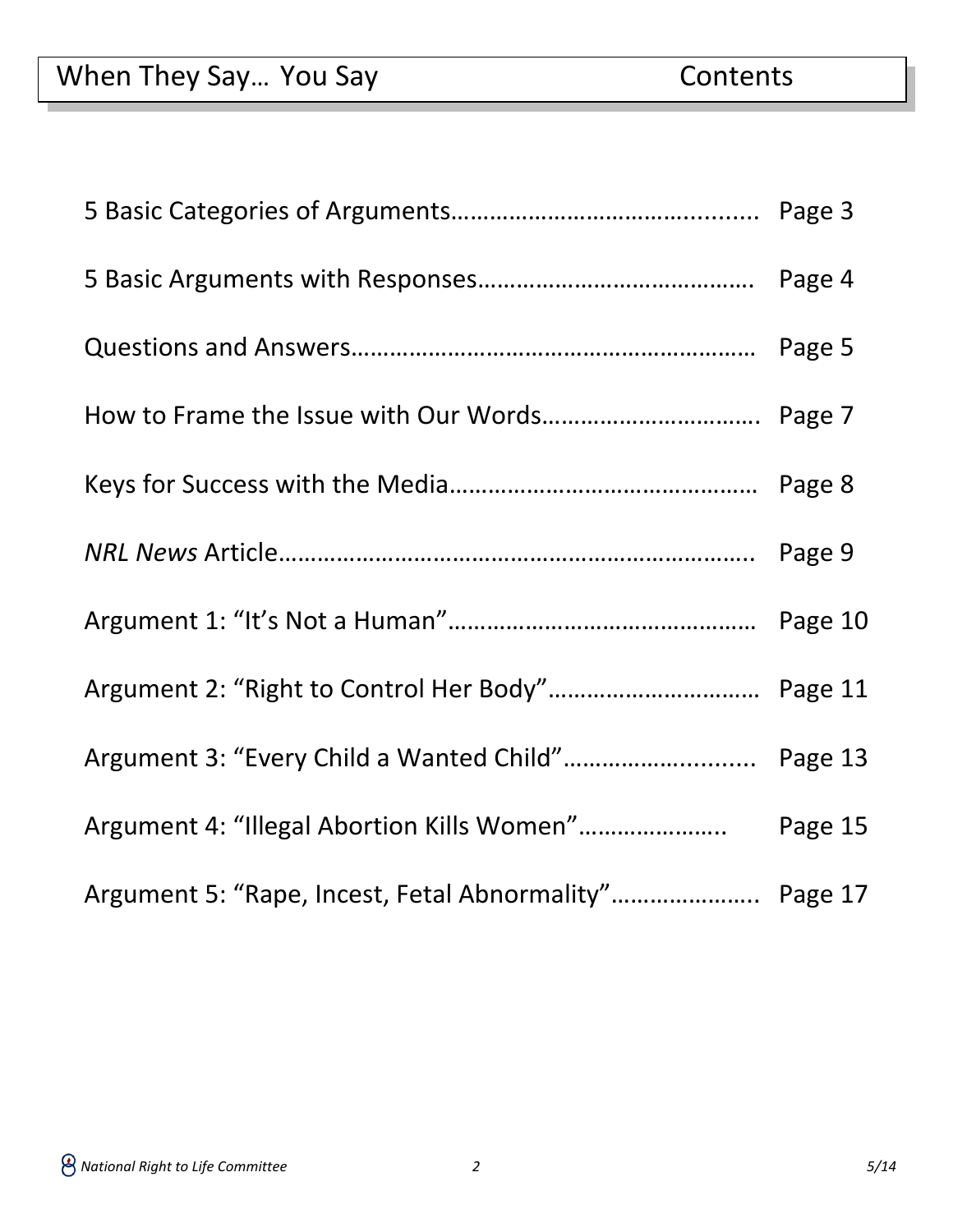### **ARGUMENT 1 – It's not a human being/person – it's just a blob of tissue**

- do not impose your religion on me  $\bullet$
- the fetus is just a part of the woman's body; it's not a baby
- an egg and a sperm are also human life the fetus is only a potential human being  $\bullet$
- it's not a person; it has no meaningful life  $\bullet$
- a fetus is not a person until quickening
- no one really knows when life begins/life begins at birth

#### **ARGUMENT 2 – A woman has the right to control her own body**

- even if the unborn is a human being we can't force a woman to carry a pregnancy to term against her will  $\bullet$
- everyone has the right to choose
- every woman should have the right to control her own body, aka "reproductive freedom"
- it's a private decision between a woman and her doctor the government should stay out of our bedrooms!
- an unmarried girl shouldn't have to be embarrassed by carrying her pregnancy to term or have the pain of placing her baby for adoption
- women won't ever have equal rights if abortion isn't an option  $\bullet$
- some women have no other choice  $\bullet$
- I'm personally opposed but . . .  $\bullet$

#### **ARGUMENT 3 – Every child a wanted child and other social arguments**

- $\bullet$ it's unfair to bring an unwanted child into this world
- bearing "unwanted" children leads to child abuse  $\bullet$
- the poor need to limit their children or they will be forever on welfare
- the majority of Americans are pro-choice
- overpopulation and quality of life
- separation of church and state can't legislate morality

#### **ARGUMENT 4 – Back-alley abortions**

- tens of thousands will resort to back alley abortions and women will die  $\bullet$
- abortion is safer than childbirth
- abortion is easy and painless
- abortion may be the best answer for the woman at this time in her life

#### **ARGUMENT 5 – The hard cases**

- what if the woman's life is threatened  $\bullet$
- what if the baby has a deformity
- what if the woman was raped or was the victim of incest

#### **ARGUMENT 6 – The Ad Hominem – Attacking the speaker**

- "You're a man."  $\bullet$
- "You're too old to have children."
- "How many children have you adopted?"
- No matter what the personal attack, remember to go back to basics. Abortion is the ultimate human rights issue; that's why we ALL have the right to speak out about this issue.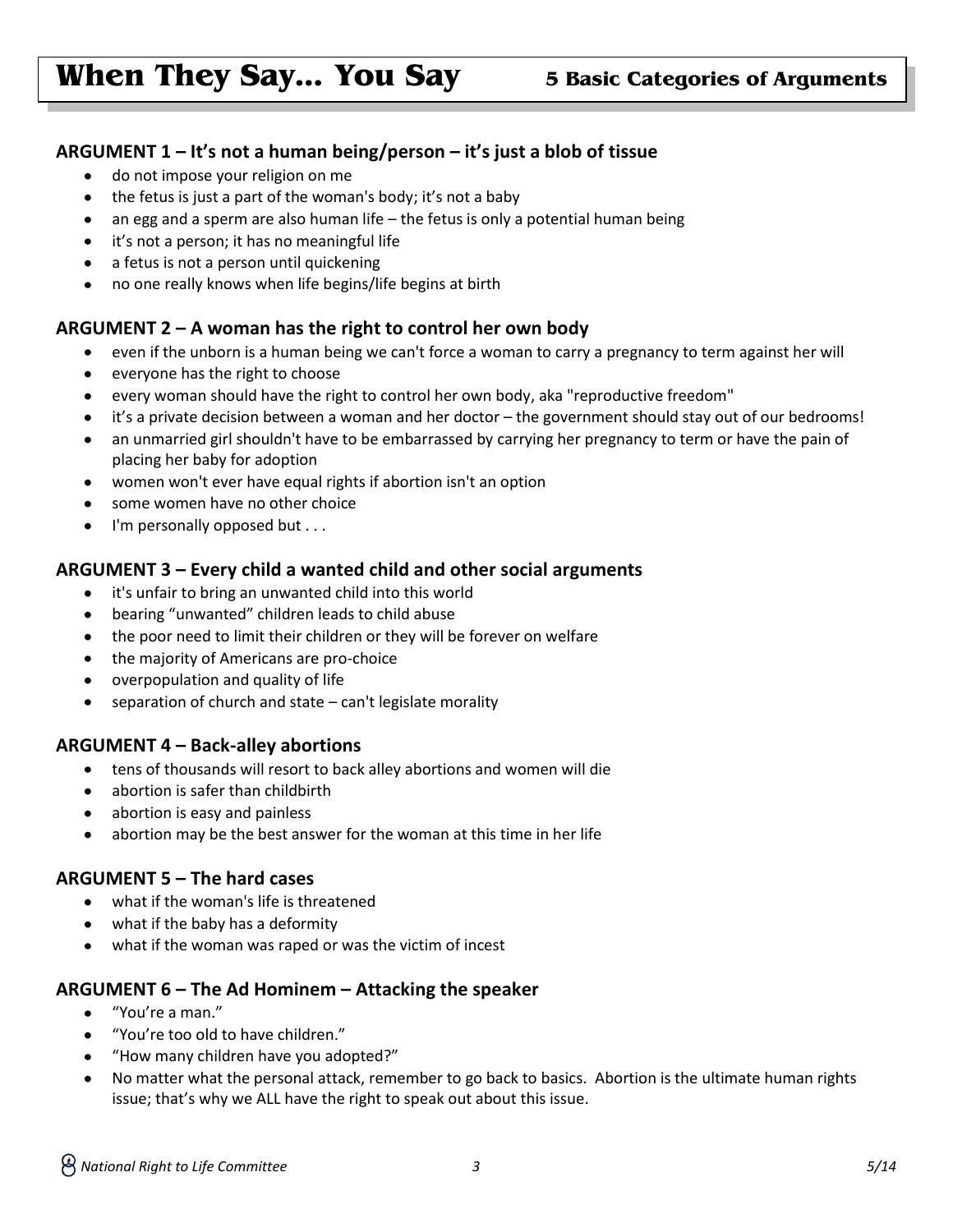#### **ARGUMENT 1 – It's not a human being/person – it's just a blob of tissue**

- fetus is just a part of the woman's body
- it's not a baby, it has no meaningful life, life begins at birth  $\bullet$

*YOU SAY: When a woman is pregnant, science tells us that the new life she carries is a completely and fully new human being from the moment of fertilization. The baby living in her mother is as distinct and unique a separate person/human being as I am from you. This human being, as we all do, has the unalienable right to life and deserves full protection under the law.*

### **ARGUMENT 2 – A woman has the right to control her own body**

- we can't force a woman to carry a pregnancy to term against her will
- every woman should have the right to control her own body, aka "reproductive freedom"
- it's a private decision between a woman and her doctor the government should stay out of our bedrooms!

*YOU SAY: Every mother is faced with profound decisions to make for herself and her child, but these decisions can never include the right to kill her baby. Mothers have a right to be fully informed about the facts at least 24 hours before making this life or death decision for themselves and their child.*

#### **ARGUMENT 3 – Every child a wanted child and other social arguments**

- it's unfair to bring an unwanted child into this world, it leads to child abuse  $\bullet$
- the poor need to limit their children or they will be forever on welfare
- overpopulation and quality of life

*YOU SAY: We will never end poverty in our world simply by killing poor children. The baby is not the real problem, the circumstances are. Killing this child will never help address those issues. It often makes it worse. A poor mother is still poor the day after her child is aborted. Only now she's the mother of a dead baby.*

#### **ARGUMENT 4 – Back-alley abortions**

- $\bullet$ tens of thousands will resort to back alley abortions and women will die
- abortion is safer than childbirth

*YOU SAY: The numbers often used by pro-abortionists to back their claims are vast fabrications, mostly made up by the pro-abortion lobby as admitted by Dr. Bernard Nathanson, founder of NARAL. The widespread introduction of antibiotics into medicine, not legalization of abortion, saved the lives of women who would have otherwise died due to botched abortions. Mothers deserve better answers than the death of their children through the violence of abortion, legal or illegal.* 

#### **ARGUMENT 5 – The hard cases**

- what if the baby has a deformity  $\bullet$
- what if the woman is a victim of rape or incest

*YOU SAY: We don't cure illness by killing the patient. When a family learns that the child they are expecting may have a special need, that family needs support and good solid medical information – not the death of their most fragile member.*

*YOU SAY: When a woman has been the victim of rape/incest, she has been the victim of a terrifying act of violence. Tragically, we are sometimes faced with a second victim of this great crime committed by the rapist, a baby. The cruelest thing that can happen to the woman in question is to now be pitted against her child, who is the second victim. The key word is "support" – for both victims, mother and child.*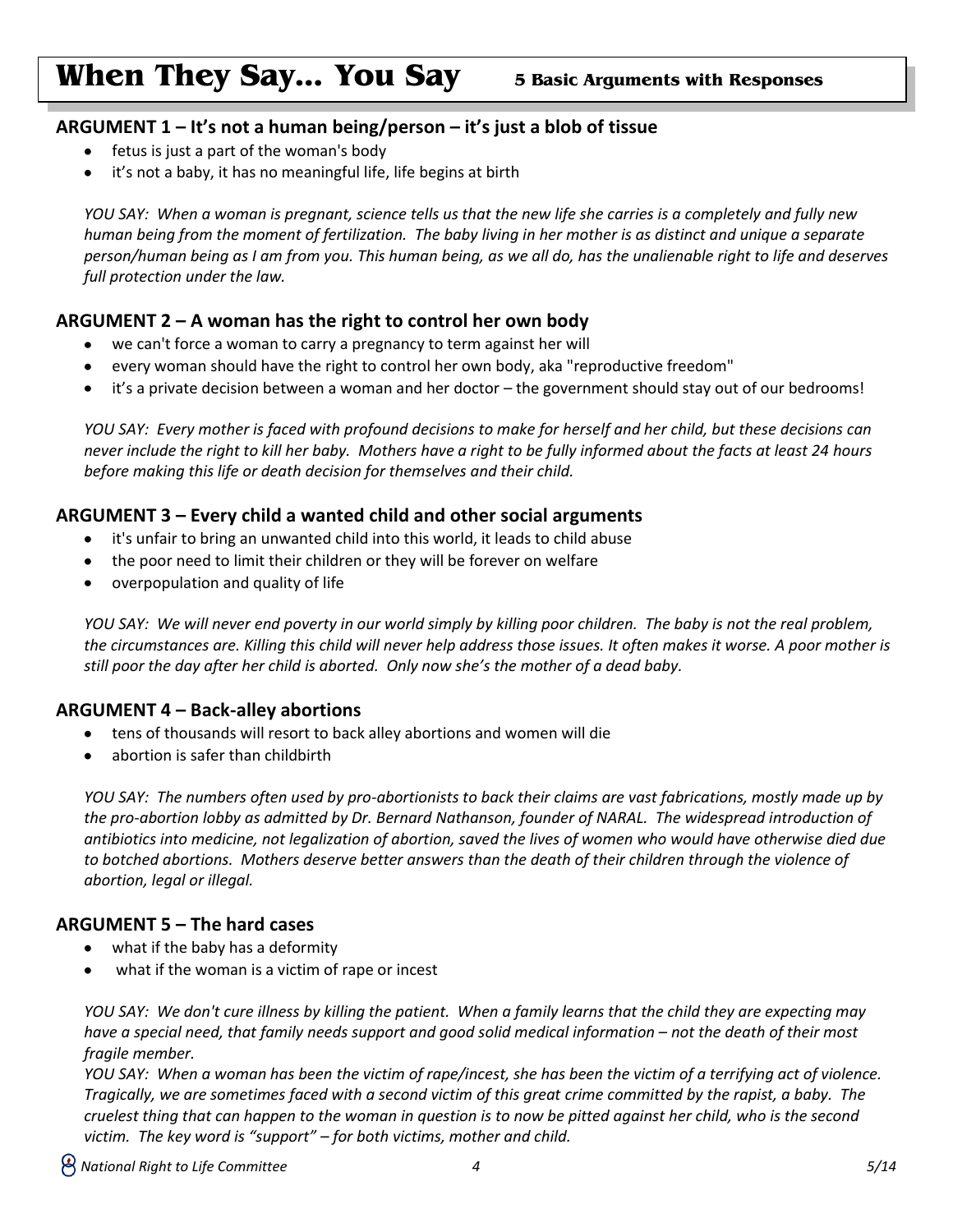#### **1. It's not a baby/person.**

When a woman is pregnant, science tells us that the new life she carries is a completely separate and fully new human being from the moment of fertilization.

By the time most abortions can be performed, the baby already has a beating heart and identifiable brain waves. The baby living in her mother is as distinct and unique a separate person/human being as I am from you. This human being, as we all do, has the unalienable right to life and deserves full protection under the law.

The baby every mother carries as she faces life and death decisions has a beating heart at 18 days after fertilization and brain waves as early as 6 weeks after fertilization. Most abortions are not performed until at least, or after 9 weeks of the pregnancy. Even RU486 chemical abortions can't be done until after six weeks.

#### **2. It's my body/ a woman's choice.**

Every mother is faced with profound decisions to make for herself and her child but these decisions can never include the right to kill her baby.

Mothers facing difficult pregnancies require accurate and compassionate information about the facts of their baby's development as well as the practical help that is available to them through the over 3,000 mother helping centers around the USA. Mothers have a right to be fully informed about the facts and local resources at least 24 hours before making this life or death decision for themselves and their child.

#### **3. What will we do with all the unwanted kids? (Poor babies, overpopulation, abuse, etc.)**

We will never end poverty in our world simply by killing poor children. The poor mother who is encouraged to have an abortion today is just as poor tomorrow. Problems such as lack of job security, education, or abuse are not cured by ignoring their existence in a woman's life and turning to abortion as a way to make it all "go away."

The baby is not the real problem; the circumstances are. Killing her child will never help address those issues, often it will even make it worse.

The problem is lack of development -- not population. What women of the world need is good basic health care for themselves and their families. In those countries where abortion is not legal, it is often because of strong cultural and religious beliefs that respect each new life. That respect needs to be backed up with wiser development plans, not more dangerous and deadly abortion activity. In countries where there is not even the guarantee of clean running water, abortion will only become a death sentence for third world women and their babies.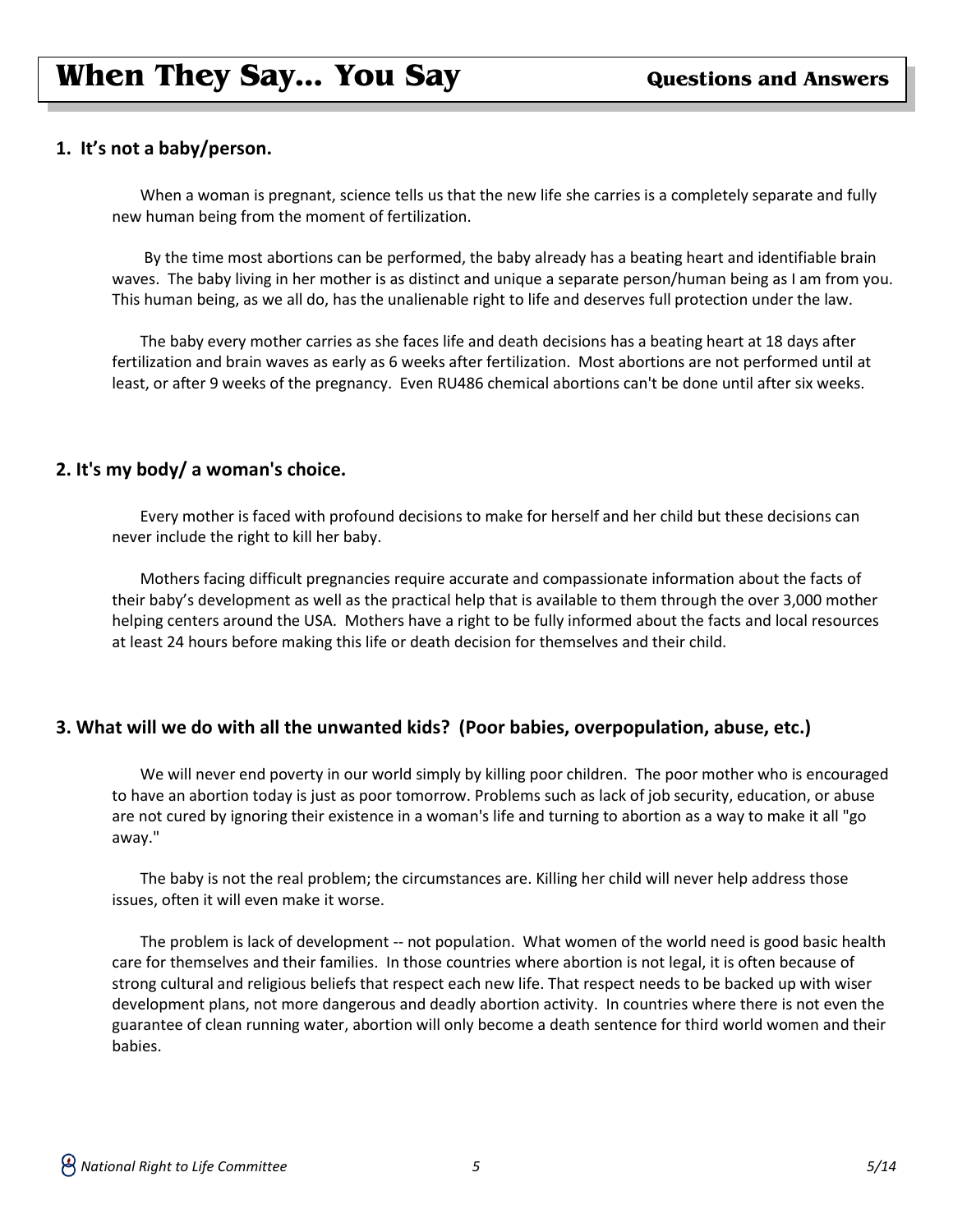### **4. If abortion is made illegal, women will die in back alleys.**

The numbers often used by pro-abortionists to back their claims are vast fabrications, mostly made up by the pro-abortion lobby as admitted by Dr. Bernard Nathanson, founder of NARAL. The real numbers of deaths before 1973 are shockingly different. Thirty-nine women died from illegal abortions in 1972, the year before *Roe v. Wade*. Those thirty-nine deaths are all tragic, as were the deaths of their thirty-nine children because of the violence of abortion. The true reason the deaths have decreased from abortion isn't legalization, it was the widespread introduction of antibiotics into medicine that saved the lives of women who would have otherwise died from botched abortions. In fact, the main forms of abortion have changed very little since the middle of this century! The only thing that legalizing abortion did was to give abortionists the ability to hang their shingle on the front door and stop using the back alley!

Mothers deserve better answers than the death of their children through the violence of abortion, legal or illegal. Help us support the work of the over 3,000 mother helping centers committed to providing real lifeaffirming options for these women and their families.

## **5. What about a woman who's a victim of rape / incest / or carrying a disabled/sick child or whose life is in danger? (The hard cases)**

- A. When a woman has been raped/been a victim of incest, she has been the victim of a terrifying act of violence of which she is a true victim. Tragically, we are sometimes faced with a second victim of this great crime committed by the rapist, a baby. While pregnancy is extremely rare from rape, it can happen. The cruelest thing that can happen to the woman in question is to now be pitted against her child, who is the second victim. In several studies done across America, women who were encouraged to use abortion in such circumstances felt that they had been put through a second act of violence, the violence and pain of the mechanical rape of abortion. Worse than that, they stated feelings of being made into the victimizer of their own child. They felt that their baby had paid with his/her life for the crime of the rapist. Meanwhile, mothers who found support to carry their children to term, whether they opted for adoption or kept their babies, felt that they'd turned something horrible into something life-giving. The key is support for both victims, mother and child.
- B. We don't cure illness by killing the patient. Aborting a child with a disability or illness is the height of prejudice. When a family learns that the child they are expecting may have a special need, that family needs support and good solid medical information -- not the death of their most fragile member. Society must flee this attitude that uses arbitrary yard sticks to measure people's worth.
- C. When the mother's life is imminently threatened by the pregnancy, the doctor must make immediate medical decisions in order to save her life. The actions taken in some cases may result in the death of the baby but the intention is to save the mother's life. Thankfully, these situations are rare. In many instances, the advancement of modern medicine has allowed physicians the ability to save both mother and unborn child.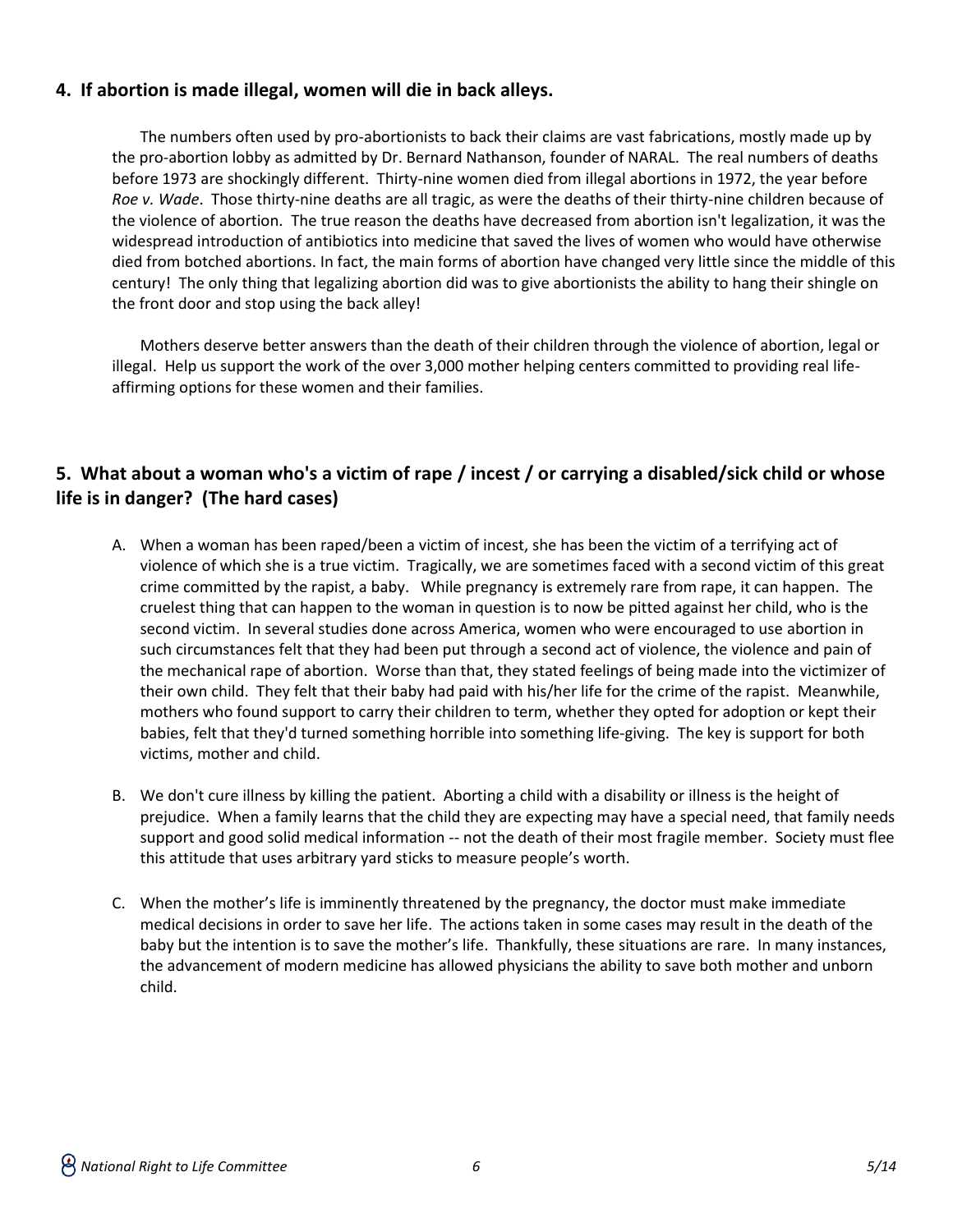# **When They Say… You Say How to Frame the Issue with Our Words**







| <b>SAY</b>                                      | <b>DON'T SAY</b>                                                      |
|-------------------------------------------------|-----------------------------------------------------------------------|
| DECISIONS, ALTERNATIVES, OPTIONS                | <b>CHOICE</b>                                                         |
| UNBORN CHILD, PRE-BORN CHILD, BABY              | <b>FETUS</b>                                                          |
| <b>SHE OR HE</b>                                | IT (ABOUT THE BABY)                                                   |
| <b>MOTHER</b>                                   | (PREGNANT) WOMAN                                                      |
| <b>ABORTIONIST</b>                              | <b>DOCTOR, PHYSICIAN</b>                                              |
| <b>ABORTION FACILITY</b>                        | CLINIC, HOSPITAL                                                      |
| <b>ABORTION INDUSTRY</b>                        | REPRODUCTIVE HEALTH CARE PROVIDERS,<br><b>FAMILY PLANNING CENTERS</b> |
| <b>ABORTION</b>                                 | REPRODUCTIVE HEALTH CARE,<br><b>TERMINATION OF PREGNANCY</b>          |
| <b>PRO-ABORTION</b>                             | <b>PRO-CHOICE</b>                                                     |
| <b>PRO-LIFE</b>                                 | <b>ANTI-ABORTION</b>                                                  |
| PROTECT UNBORN CHILDREN FROM<br><b>ABORTION</b> | <b>PROHIBIT ABORTION</b>                                              |
| <b>EXTREME "ABORTION ON DEMAND" LAWS</b>        | <b>LIBERAL ABORTION LAWS</b>                                          |
| <b>COMPLETELY UNPROTECTIVE LAWS</b>             | PERMISSIVE ABORTION LAWS                                              |
| <b>ABORTION PROMOTERS</b>                       | <b>REPRODUCTIVE RIGHTS</b><br>ADVOCATES/SUPPORTERS                    |
| <b>KILLING</b>                                  | <b>MURDER</b>                                                         |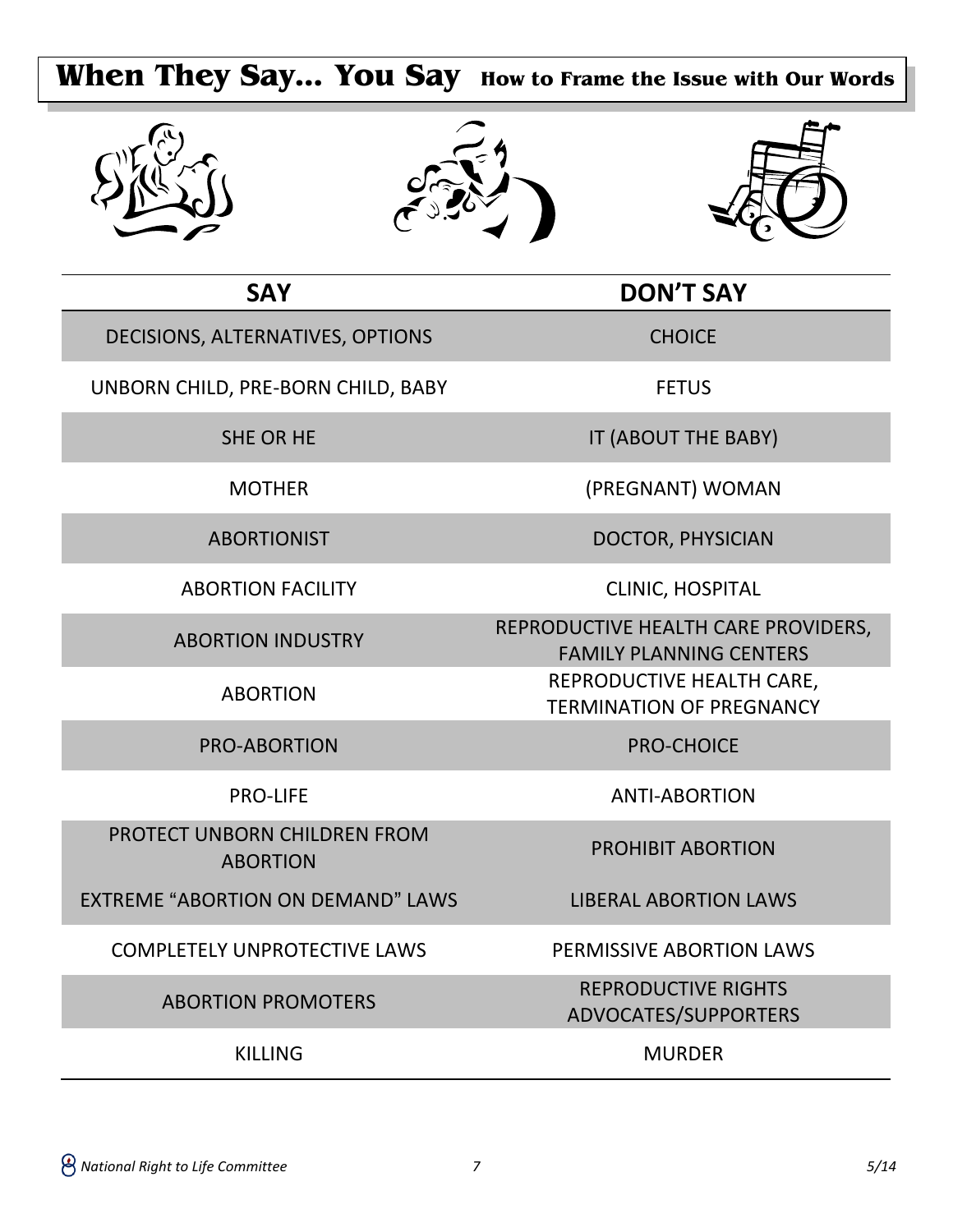## **When They Say... You Say Weys for Success with the Media**

A key to successfully advancing the cause for the unborn is being an effective speaker when dealing with the media. The following are some helpful pointers:

#### **1) KNOW WHAT YOUR MESSAGE IS BEFORE YOU SPEAK**

It is important to know what you are going to say prior to speaking with the media. Always check with your state RTL office or the website of NRLC (www.nrlc.org) if you want to get the most up to date help preparing your statements. Think about what one message you want the reader/listener to remember and take away with them. Put that message in a one/two sentence sound bite and you have your basic message. Have two central points that follow directly from one another. Stay focused on those key points.

*Example: "Parents have a right to know before their minor age daughter has an abortion. When parents aren't told, their daughters are at risk and their grandchildren die."*

#### **2) ANSWER THE QUESTION THAT YOU WOULD LIKE TO HAVE BEEN ASKED**

It is not uncommon for the questioner to try to lead the interview in a particular direction. Many times the reporter has already written the story in his/her head and will try to get you to fill in the blanks. It is your job to get your basic message across to the audience. Therefore, regardless of the question asked, answer it in a way that includes your message. Don't simply ignore the line they are taking, as it could lead to more confusion for listeners or readers. Instead lead them firmly but graciously back to the point of the issue.

*Example: "Well, Bob, while that is an important issue it is not the focus of our bill. Our bill will protect parent's rights and teenage girls, etc."* OR:

*Reporter: Isn't it true most pregnant teens come from dysfunctional homes where the parent(s) are abusive? Pro-Lifer: Most parents want to be able to care for their teenage daughter particularly at the time of her pregnancy, and do so with love and concern. If and when a teenager finds herself in an abusive or dangerous situation of any kind the law provides appropriate recourse to family court judges and court officials who will protect her and her child. We do a teenage girl no kindness by subjecting her to a dangerous secret abortion and sending her back to the same abusive situation.*

#### **3) SMILE**

Unfortunately, pro-lifers have an image of being angry, violent zealots. A smile goes a long way in dispelling the image. Remember, we are the people with hope who really love life.

*Note: It is always easy to smile when you are mentioning saving babies' lives or helping their moms! Frown when you mention the abortionists!*

#### **4) DRESS APPROPRIATELY**: **60/30/10 FACTOR**

60 % of your message is appearance. 30% is the sound of your voice. **10% are the words that you say!** Dress simply but with the same care that you would to attend a special occasion. Suits for men, dresses or suits for women. Never wear white shirts, blouses, or dresses. Solid colors are best. Ladies wear some lipstick, rouge, and powder but go easy! Simple jewelry is good.

Ask a friend to listen to you speak and help you develop a firm but friendly tone of voice.

#### **5) PRACTICE, PRACTICE, PRACTICE.**

Practice makes perfect. Practice before your interview, practice after your interview. Critique yourself and you will become a better spokesperson for the voiceless. Ask fellow pro-lifers and family/ friends to listen and help you define your speaking style. Ask them if you make sense! Let them be critical! Better to hear it from them than to lose your audience.

 *National Right to Life Committee 8 5/14*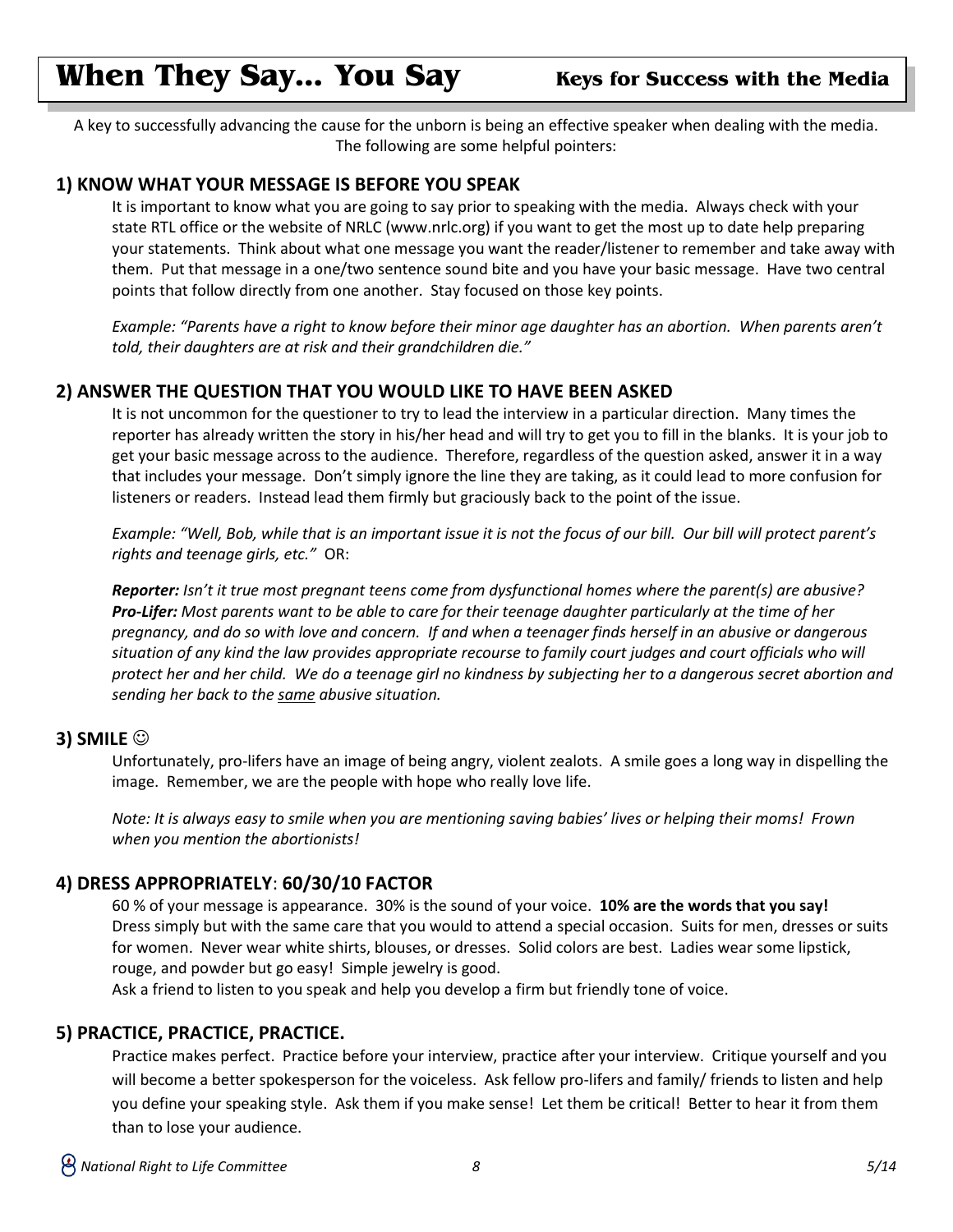## **When They Say... You Say <b>Example 20** NRL News Article

#### *"When They Say…, You Say" By Olivia Gans and Mary Spaulding Balch*

Entering the debate over the right to life of vulnerable human beings is a call to become a teacher of life's greatest truths. It represents an opportunity to shine a light of bright reality on the dark and clouded thinking of an entire nation.

Over the years that we have been in the movement speaking out on behalf of those who can't speak for themselves, we have learned a few things we would like to share with you in the following articles. The most important is that a missed opportunity is seldom regained.

Therefore, it is incumbent upon each of us in the pro-life movement to learn (and it most definitely **can** be learned) how to persuasively talk about life issues – and never, **never** miss the opportunity to speak on behalf of those who have no voice. It literally can be the difference between who will live and who will die.

What kinds of opportunities are we talking about? Frankly, any time you speak with any other person can become an extraordinary chance to educate, even to save a life. So don't overlook coffee breaks, airplane trips, or even the supermarket checkout lines.

It's crucial to remember that the way we speak about the issue, even if it's only a passing comment, can plant the seed that someday will bear fruit as a totally new perspective for the one who hears.

In order for all of us to guarantee that we are maximizing our impact on every occasion, it is vital that now and again we stop to examine our performance, to go back to basics. That truth is not restricted to those of us who serve the movement as regular speakers or lobbyists but extends to every pro-lifer. It can be difficult to take that hard look or even some criticism, but it can only strengthen each of our efforts in the future.

In this series we hope to explore with you the basics of speaking about abortion, both publicly and privately. We will break down the basic questions and offer language that people understand and respond to. There are simple tools that will make anyone who wants to be, a better defender of innocent life.

For instance, did you know that there are only five basic categories of arguments pro-abortion advocates use to support abortion? If you know the five answers, there is no question or argument you won't be able to effectively counter. By the end of this series you **will** know the arguments **and** the answers. Our first task however, is to recognize the importance of the language we use.

#### **FRAMING THE ISSUE BY THE LANGUAGE WE USE**

Understand that the one who successfully frames the issue persuades the most people. Pro-abortionists are masters at this. Therefore, to be truly effective advocates we must learn how to best frame the defense of vulnerable human beings by carefully selecting the language we use.

For instance, how often have we seen or heard parental involvement laws referred to as "restrictive" abortion laws, or the unborn child described as a "fetus"? Perhaps some of us have fallen into occasionally using the abortion proponents' terms without even realizing it. The time is now to reframe the issue by the language we use.

Our cause is just, what we desire reasonable. Therefore, whenever we speak, our language should command support from reasonable people. For example, parental involvement laws are *protective* laws. They protect both the minor girl at a time when she needs her parents most, and her parents who love and know their minor daughter better than some stranger at some abortion facility.

We must, with our words, also give the baby a face and make her a part of our human family. Ask someone who supports abortion if he is aware of the biological fact that the unborn child has a heartbeat as early as 18 days, or that the color of her eyes, the shape of her nose, the dimple in her chin were all determined at the moment of fertilization, and that her mother will always be her mother, no matter what.

How about the abortion industry itself? When we talk about it, we must rightfully use descriptive words that conjure up a negative image – one not worthy of support. Let America know how we live under (and over 1.3 million unborn children die under) the most radical and extreme pro-abortion policy in the world.

Let them know, for example, that the overwhelming majority of abortions performed in America today are done solely as a means of birth control. The statistics that demonstrate this come not from pro-lifers but from the abortion industry itself – from a 1989 study by Alan Guttmacher Institute, a special research affiliate of Planned Parenthood.

Please remember as you read this series that the overriding principle for every pro-lifer should be to communicate our message effectively. When we do so, we will be heard and accepted and we will motivate others to join us in the fight for life. If we are successful at this, victory will be won for unborn babies.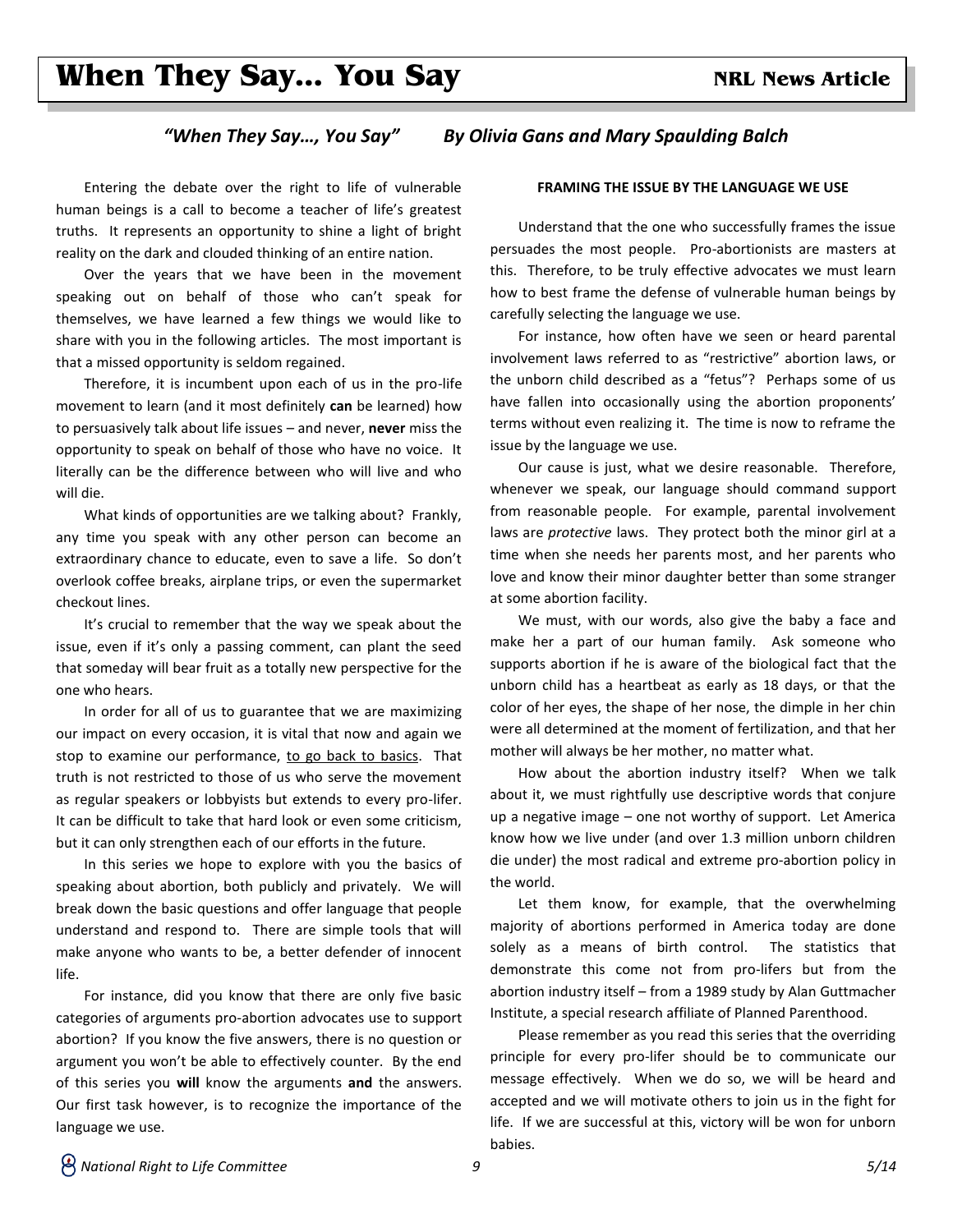#### *Argument 1: "It's not a human being/person; it's just a blob of tissue"*

In the first installment of this series we addressed how important it is to frame the issue by carefully selecting the best language to convey our pro-life message. We also indicated that there were only five basic categories of arguments proabortion advocates use to support abortion. Once we have identified the argument and placed it in the appropriate category, we will be better able to effectively counter the argument.

In the chart that accompanies this article you see the five basic categories. Over the next few issues of *NRL News* we will show how, regardless of the particular words chosen, all proabortion arguments fall into one of these five categories.

The first basic category is "It's not a human being/person; it's just a blob of tissue." Within this you would place all the following pro-abortion arguments:

- 1. The fetus is just a part of the woman's body
- 2. It's not a baby
- 3. An egg and a sperm are also human life; the fetus is only a potential human being
- 4. It's not a person, it has no meaningful life
- 5. Don't impose your religion on me
- 6. A fetus is not a person until quickening
- 7. Life begins at birth
- 8. No one can really know that life begins before birth

The list can go on, but the basic argument is that the unborn child is not a human being, from the moment of fertilization.

The response should always contain scientifically accurate facts about the generic biology of every member of the species *homo sapiens*. It should then apply those facts to the unborn child.

The primary focus of your answer is to restore a very real human face to that baby.

When you do answer this question be aware that your response will probably answer other pro-abortion objections as well, since the core of the entire pro-abortion argument rests upon dehumanizing the baby. You will have defined the real crux of the debate if you can solidly defend the scientific reality that these are unborn members of the human family. How?

One simple but effective way is to start with a few "fetal facts." Highlight the extraordinary amount of new and evergrowing information we now have about the unborn child's life. Memorize at least three facts about early fetal life, such as that the heart begins to beat at 18 to 21 days after fertilization; that there are brain waves at six weeks; or that at eight weeks all body systems are present, including little fingers and toes!

At this point in your answer it is important to remind your listener that most abortions take place between the eighth and eleventh week of the pregnancy – about six weeks after the baby's heart has started to beat.

Don't be sidetracked by pro-abortion comments that typically come up. The most common is to dismiss the undeniable facts of prenatal life as merely a "religious" issue. Do not allow your questioner to discount the scientific facts of life with misleading beside-the-point rhetoric.

In fact, it is precisely because of modern scientific understanding about life in the womb that there are people of all faiths, and no faith, working in the pro-life movement. The cause of the unborn is the ultimate human rights issue. While it may be tempting, and may in some settings even be appropriate, to engage in a discussion of the theological origins for a person's pro-life position, usually the religious arguments are just another attempt by pro-abortionists to evade the powerful truth you are presenting.

Remember, as you go about establishing the humanity of the unborn, encourage common sense to prevail. For instance, since the baby is genetically unique at fertilization, it is impossible to say he/she is just another part of his/her mother's body.

Another theme often put forward is that a baby isn't one of us until there is "meaningful" life, or until "ensoulment." Once again, recognize the sidetracking going on. Help your listener to realize that it is dangerous to apply an arbitrary yardstick of usefulness or other "quality of life" judgment to determine who will be recognized as human beings with the right to life and who won't be. Such illogical prejudice opens the door to redefining any of us out of existence based on someone else's idea of what is "meaningful" life.

The simple answer to all these related questions begins and ends with the irrefutable scientific fact that at the moment of fertilization two separate cells form one new life, genetically distinct in every way from every other human being on earth. The color of our eyes, the shape of our hands, even where we put on weight and when we will go bald was programmed into that one tiny cell that we all began our lives as.

Stick with the "fetal facts" on this one. Throw in a little humor and horse sense along with some well-developed images of tiny little faces sucking tiny little fingers. It will not be hard to tear down walls of apathy or ignorance.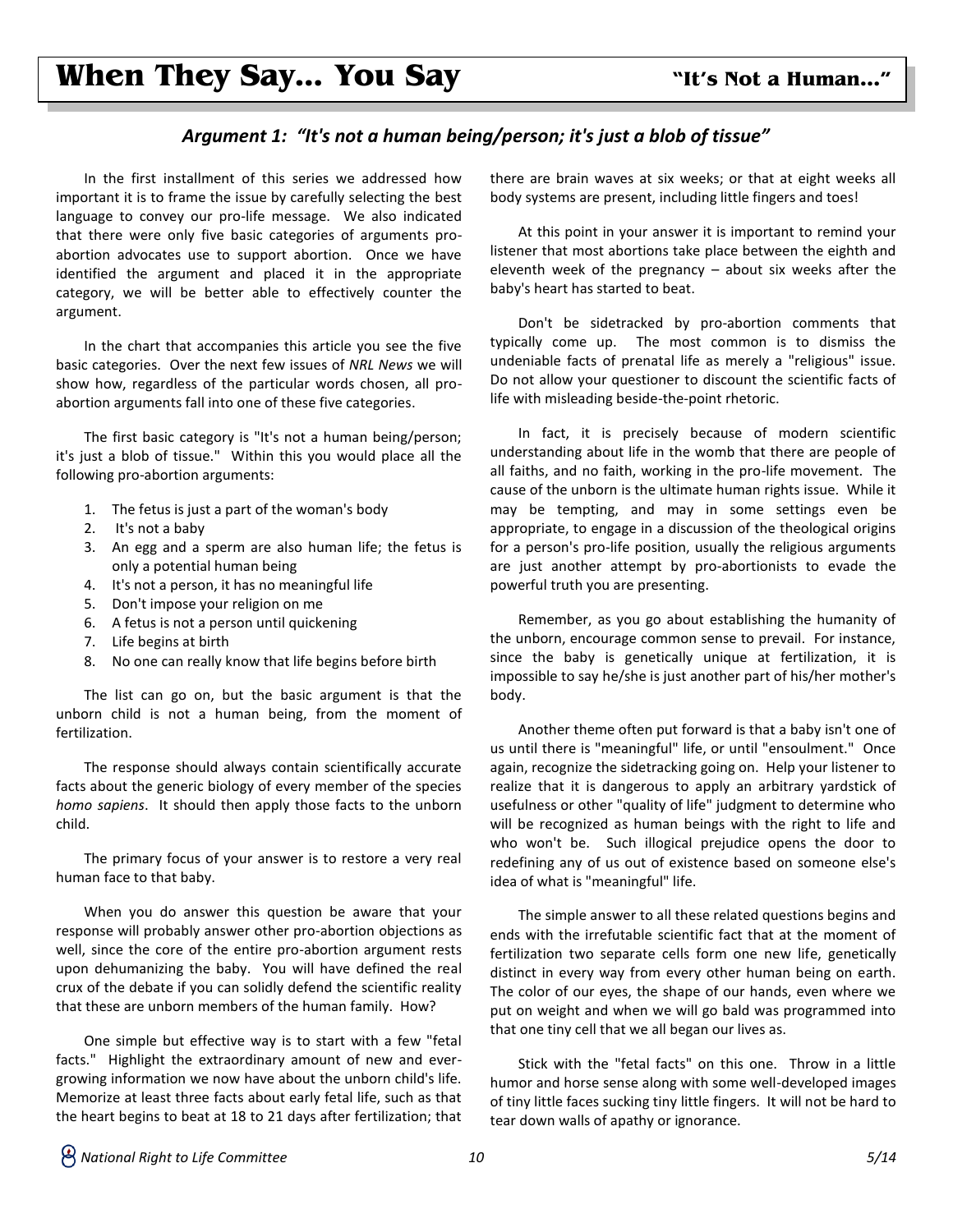## **When They Say… You Say "Right to Control Her Body"**

#### *Argument 2: "A Woman Has the Right to Control her Own Body"*

The underlying premise to the many arguments that fall within this category – that "a woman has a right to control her own body" – is that it would be unfair to the mother to "force" her to carry her unborn child to term. Therefore, it should be her decision alone to decide whether her unborn child lives or dies.

The argument unfolds in roughly this fashion. It would be "unjust" to require the mother to carry her baby to term because it would require her to quit school, abandon her career, suffer for the rest of her life never knowing where her child was if she placed the child for adoption, or face the stigma of "unwed" motherhood, or an endless number of other scenarios.

Beyond this basic contention, proponents further claim that the mother has the "right" to privacy, the "right" to choose, and the "right" to equal protection, all of which require a "right" to abortion.

The right to privacy, continues the argument, protects the woman's ability to make personal decisions in private, without the imposition of "Big Brother."

This mode of argument culminates with the conclusion that it is this "freedom of choice" that enables a woman to compete equally with a man.

#### **CONTROLLING ASSUMPTIONS**

What is astonishing about this reasoning is the assumption behind each of these "injustices" – that the only way a pregnant woman can accomplish anything is for her to kill her baby. What is even more incomprehensible is that some women accept this specious reasoning and actually fight to keep the ability to legally kill their unborn child as a claimed "right"!

What is the rhetorical ploy at work here? Abortion supporters compare unfavorably the life of one human being (the unborn child) with the "right" to live without the temporary condition of nine months of pregnancy. The result is that the temporary condition and its inconveniences trump the child's very right to exist.

When you reach this point, remind your listeners that this way of reasoning threatens everyone's right to life. Determining who shall live and who shall die has become completely arbitrary.

Let's look more closely at the argument that "a woman has the right to control her own body."

Certainly she has the right to control the use of her arm by choosing to swing her arm. However, that right stops when her arm approaches the tip of my nose.

She may even have the right to scream at the top of her lungs that she hates the movie *Titanic*, but she doesn't have the right to scream "fire" in the crowded theater. Reason and historic experience teaches us that unless we protect the rights of others, our own rights soon diminish as well.

Note also that, as is so often the case, abortion supporters have simply defined the unborn out of existence. Or, more specifically, they contend nobody can know "when human life begins."

An essential part of your response to this family of argument is to remind your audience that it is not a mere opinion that two bodies are involved in this decision but a scientific fact. It is important to understand that a surprising number of people have convinced themselves that the unborn child is not a separate human being, meaning the entire focus is on the mother.

Shorn of its individual existence, the child is reduced to a "problem" to be eliminated. What is your counter?

Remind your audience that the unborn child is the smallest, least seen among us, and thus, is the most vulnerable. Buttress your appeal to our common humanity with some of the elementary points of embryology. This little human being has a beating heart as early as 18 days, with tiny little fingers and toes.

All her genetic definition of who she is for now and always – from the color of her eyes and hair, to how tall she will grow to be – was present at the moment of fertilization. Therefore, in every abortion a helpless someone dies.

Answering this argument also allows the pro-lifer to bring attention to the least understood facet of the abortion debate: that most women feel trapped into their abortions. This is a great opportunity to point out that women usually make their decision with little or no accurate information about their pregnancy or knowledge that assistance is available for them from the over 3,000 pro-life mother-helping centers around the country.

We must help people to grasp that women aren't really in control of anything if they do not have the right to know the whole truth before they have an abortion. Point out that anyone who supports "choice" surely should support an informed choice in this context as well.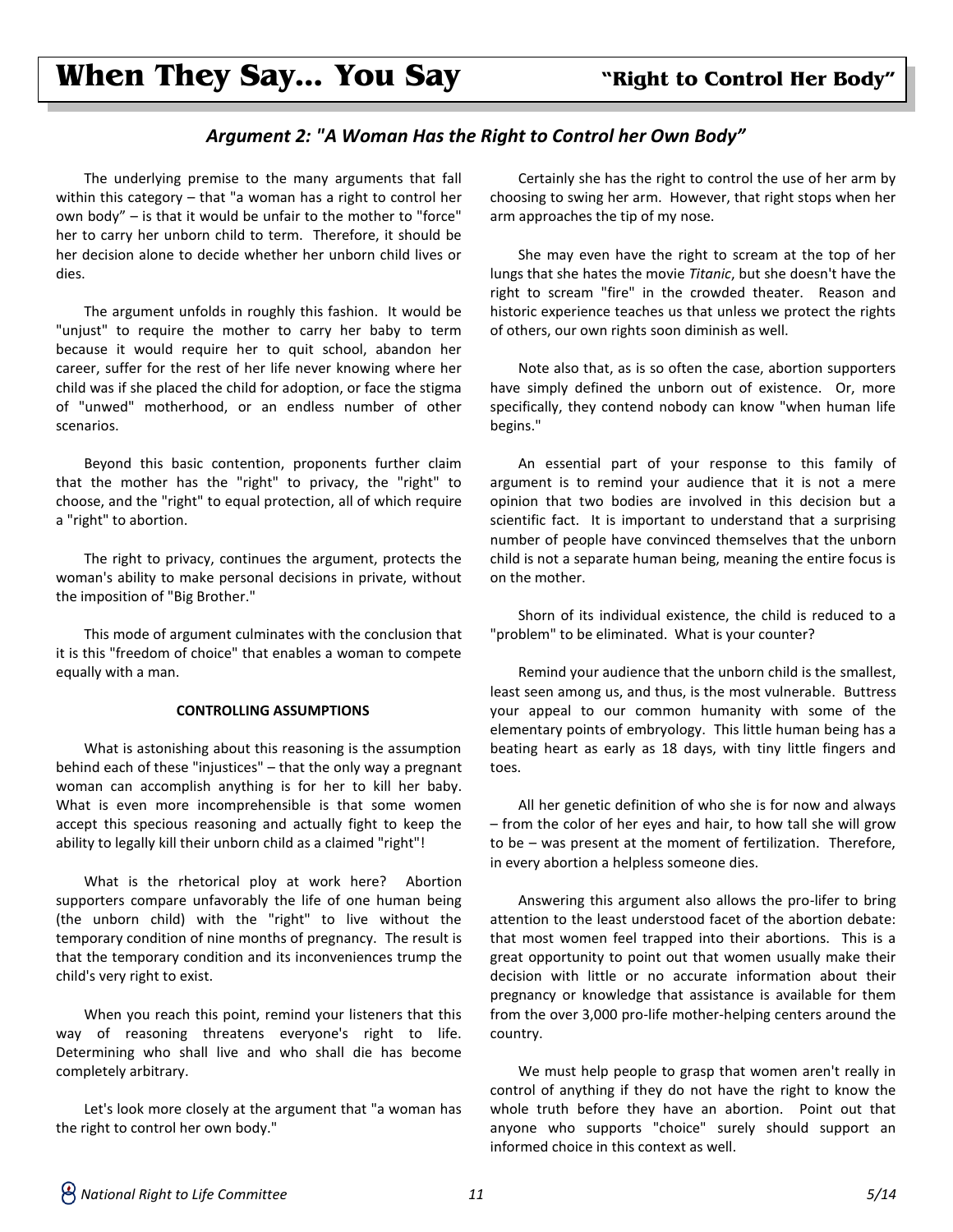Yet, attempts to pass protective legislation insuring that women are given information about risks and alternatives to abortion and scientifically accurate information about the developing unborn child are routinely opposed and challenged by abortion advocates. Only a handful of states have recognized the right of women to be fully informed. There is a real insult to women's intelligence in that fact.

As women we believe that perhaps the greatest crime committed against women by the legalization of abortion is the ugly idea that our ability to bear children is a punishment or a failure on our part. That notion has sent a message to three generations of women that they must – at all costs – reject their own children if they are going to avert failure.

Women have to stop apologizing for the fact that they bear children. Gently but firmly emphasize that, ironically, as long as women give into the expectation that they ought to kill their children in order to get further in this world (that is, compete equally with men), they really are "second-class" citizens.

A major element in much of the rhetoric that is used within this particular category of arguments is the tragic notion that the unborn child is an enemy of her mother. Mother and child are pitted against each other.

We must help our questioners to realize that mother and child are not antagonists but equals who must both be protected by law.

The only reasonable perspective is that every human being's life must be protected from the moment of fertilization until natural death. It cannot be subject to the arbitrary whims of others, or soon each of us will find ourselves or our loved ones being defined out of existence.

Finally, the constant rallying cry attendant to this "women must control their own bodies" argument is the clever but evasive rejoinder, "Who decides?" You can point out that the more appropriate question is, "Who dies?"

Since every abortion does in fact stop a beating heart it is absolutely essential that a just government pass laws to respect the right to life. Slogans such as "Keep your laws off my ovaries" are simply a distraction from the power of the truth about the unborn's life. Our elected officials are bound on our behalf to ensure that protection is provided every human being.

Ultimately the only way to actually protect the mother's rights will be by enforcing laws that secure her child's right to life.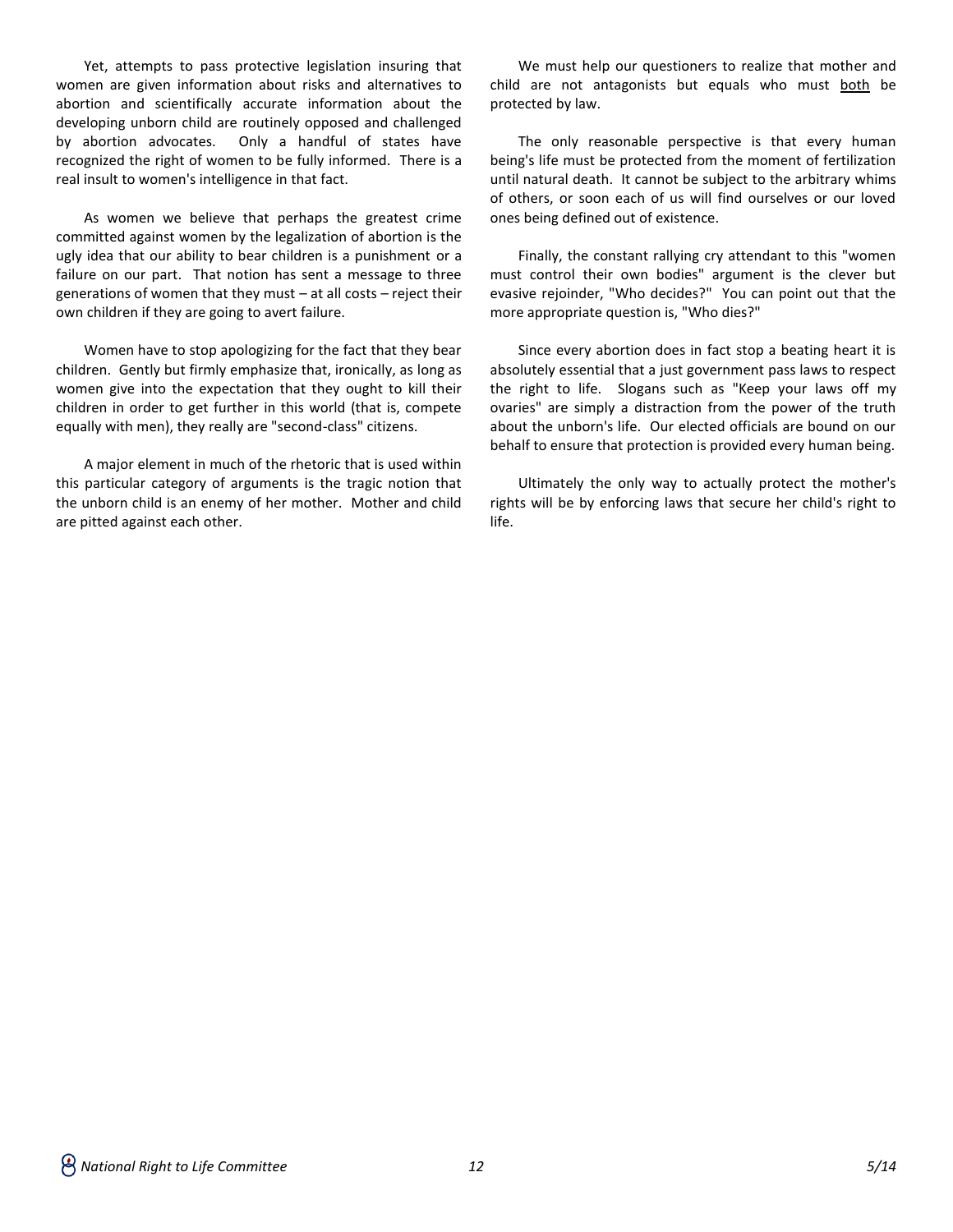#### *Argument 3: "Every child a wanted child," and other social arguments*

*Editor's note: This is the fourth in a series of columns devoted to showing pro-lifers how to counter the most common arguments made on behalf of abortion.*

In the 1960s, we were told that there were too many people, not enough resources, unwanted and abused children, abused women, poverty, and a host of other social ills. When taken separately, these issues all appear to be independent problems, but we were told that they all had a common remedy.

Abortion was touted as *the* solution to all our social ills. In other words, we were told then that these social problems were best resolved by ending someone's life. Twenty-five years after the legalization of abortion on demand – and the deaths of over 36 million babies – our opponents still continue to argue that abortion is the solution.

Take the issue of poverty, for example. Our opponents argue that there are so many poor people. How can we force a poor woman to carry her baby to term? It is implied that encouraging poor women to abort their children will somehow end poverty. Yet, the same woman who struggles with poverty today is just as poor the day after her child's life is ended.

Another example is the case of spousal or family abuse where some would believe abortion to be the only option to this horrible situation. What about the woman who is being beaten by her husband?

When such a question is posed, it is vital to remind the questioner that the same woman threatened with abuse the day before the abortion goes home to the same abuse the day after it. Nothing has been done by the abortionist or the abortion itself to help her establish a situation of greater safety.

Running through questions like these is a common thread: the misguided idea that the **baby** the mother is carrying is the source of her problem. In reality, for most women the presence of this new child has only brought into sharp relief the issues and complexities of their lives which make being pregnant seem difficult. When questions are put forward that focus on the baby as the problem, the responses have to point out the larger picture. For instance, we won't end poverty by killing poor children.

#### **The "Wanted Child"**

We have all heard the mantra, "every child a wanted child." The core problem, of course, is the idea that we have value not because we simply are but because we are "wanted."

Beyond this there is the assumption that the particular children themselves were unwanted. That is not at all necessarily true.

Remember that the majority of women queried after abortion say that they had their abortion because they felt they had no other option. Many women are afraid that they can't handle the situation alone and abortion is a quick way out. The same women are the ones to rejoice at the discovery of the over 3,000 mother-helping centers around the country.

As you counter this old but still (to many) persuasive argument, always introduce information about the real solutions offered by mother-helping centers. The answer – our answer – to so-called "unwantedness" is to provide assistance that respects the dignity of both mother and child.

Questions about what will we do with all the "unwanted" children are also great opportunities to acknowledge the tireless efforts of the pro-life movement in responding to meet the real needs of women facing crisis pregnancies. Included among those efforts are medical assistance, educational opportunities, housing, and often job training - - all designed to give the young mother a sense of hope for herself and her child. It never hurts to break a few stereotypes about what pro-lifers are all about.

When responding to the issue of wantedness, ask, "wanted by whom?" According to a May 17, 2012 article from *LifeNews* , Kristi Burton Brown quotes research on adoption statistics in "Why Do People Choose Abortion Over Adoption" and explains:

 "*Business Library* reports that "there are up to 36 couples waiting for every one baby placed for adoption."

In the same article, Mrs. Burton Brown states that that, "In the USA, there are approximately two million infertile couples waiting to adopt, many times regardless of the child's medical problems such as Down Syndrome, Spina Bifida, HIV infection or terminally ill. Dr. Brad Imler, President of America's Pregnancy Helpline, confirms the challenge of waiting couples by stating: "Only 1% of the Helpline's annual 40,000 clients inquires about adoption." The article can be found at:

[http://www.lifenews.com/2012/05/17/why-do-more-people](http://www.lifenews.com/2012/05/17/why-do-more-people-choose-abortion-over-adoption/)[choose-abortion-over-adoption/](http://www.lifenews.com/2012/05/17/why-do-more-people-choose-abortion-over-adoption/)

The following adoption facts were obtained from the National Council for Adoption. To view the list in its entirety (with sources), visit the NCFA website at [www.ncfa](http://www.ncfa-usa.org/adoptioncontent.html)[usa.org/adoptioncontent.html](http://www.ncfa-usa.org/adoptioncontent.html)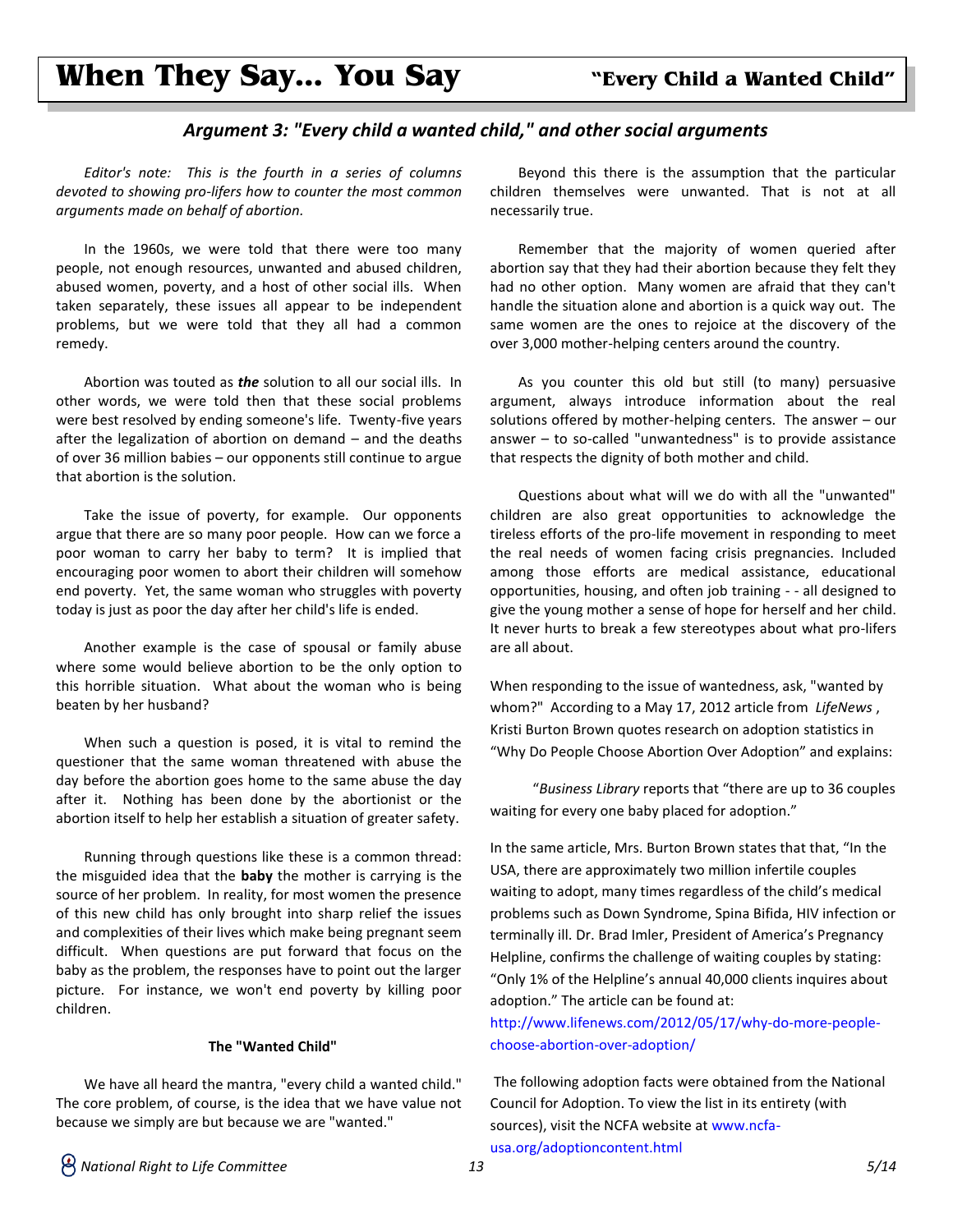Babies, regardless of medical problems, who are "free for adoption," generally do not wait long for families. There are waiting lists of couples who would like to adopt infants with Down Syndrome or Spina Bifida. The A K.I.D.S. Exchange reports that they have over 100 approved families waiting to adopt children with Down Syndrome. There are also a large number of couples who would like to adopt terminally ill babies, including babies with AIDS. ABC-TV's "20/20" reported that they had received over 25,000 self-addressed stamped envelopes from individuals wanting to adopt Romanian orphans. Over 10,000 people contacted NCFA after Parade Magazine's August 2, 1998, cover story on transracial adoption. (NCFA)

There are waiting lists of couples who would like to adopt infants with Downs Syndrome or spina bifida. As of June 2013, the National Down Syndrome Adoption Exchange reports it has over 200 approved families waiting to adopt children with Down Syndrome. There are also a large number of couples whose hearts are ready to adopt terminally ill babies, including babies with AIDS.

Adoption is a thoroughly responsible, helpful-to-all alternative to abortion that is, unfortunately, not well understood. When you are countering this category of arguments for abortion, you'll find that it comes as a surprise to many that so many couples wait for so long to find any child available for adoption. All too often, there is far too little accurate information made available to young women facing difficult pregnancies. As a result the life-affirming option of adoption does not get a fair hearing in the debate.

Tragically, these social justifications for abortion also imply that we can end child abuse by resorting to the ultimate abuse of children. Again, always when answering any question about abortion, it is critical to return the focus to the baby who will die at the same time we avow our eagerness to help her mother.

It is frightening to contemplate how easily people can separate the violence of abortion from the stories of family violence heard on the news. Perhaps that is why it seems kinder to them to kill a voiceless, unseen baby in the womb.

Here again the assumption is made that the babies/children who are abused were "unwanted" children who should have been aborted. The numbers don't add up, however. Over 1.4 million babies are aborted annually, yet child abuse numbers are at an all-time high.

In fact, rather than decreasing child abuse, abortion has had just the opposite effect. According to figures from the National Center of Child Abuse and Neglect (U.S. Department of Health and Human Services), child abuse has dramatically increased since abortion was legalized. In 1973, the year the Supreme Court legalized abortion, the agency reported 167,000 cases of child abuse. In 1983, it reported 929,000 cases. By 1991, the number of cases had soared to 2.5 million cases. The U.S. Department of Health and Human Services reported that 3.4 million referrals of child abuse were made to Child Protective Services agencies in FY 2011. And, of course, such figures do not even include the over 50 million children killed by abortion ‐ - the ultimate form of child abuse. For more detailed information visit the Children's Bureau website at: [http://www.acf.hhs.gov/programs/cb/research-data](http://www.acf.hhs.gov/programs/cb/research-data-technology/statistics-research/child-maltreatment)[technology/statistics-research/child-maltreatment](http://www.acf.hhs.gov/programs/cb/research-data-technology/statistics-research/child-maltreatment)

The only thing that abortion does is make it easier for some to disregard the needs of others.

Finally, there is, in all of these questions, an attitude of weary, resigned hopelessness. It is as if all the other answers have been tried and failed, so we must content ourselves with abortion.

People actually say they don't like abortion, but what else can they do? Tragically, the longer abortion is used as a method of "solving" social as well as personal problems, the more often some people will begin to see it as not only reasonable, but also morally responsible.

A formidable challenge for pro-lifers is to help society reject the notion that the best response society has to its problems is the death of our children. This is a challenge we eagerly embrace.

Pro-lifers are realists: we acknowledge that there is hard work involved in really addressing problems that make abortion seem so useful. The answers to all of these inquiries – and often they are sincere questions – demand honesty. Where there is prejudice or fear based on poverty or misplaced compassion, there must be clarity. Where there is hopelessness and resignation, there must be demonstrated reasons for hope and faith in the future.

In all these rationalizations for abortion, however, there is also an invitation. What is called for from us is creativity. We are limited only by the blinders we put on ourselves.

Each crisis pregnancy is an opportunity to reach beyond the immediate circumstances and to build life-respecting responses, where each new life is seen as an opportunity. It is up to us to show this in a loving and supportive way both to women facing untimely pregnancies and those who see the poverty, injustice, and brutality of abortion as a "cure" to poverty, injustice, and brutality.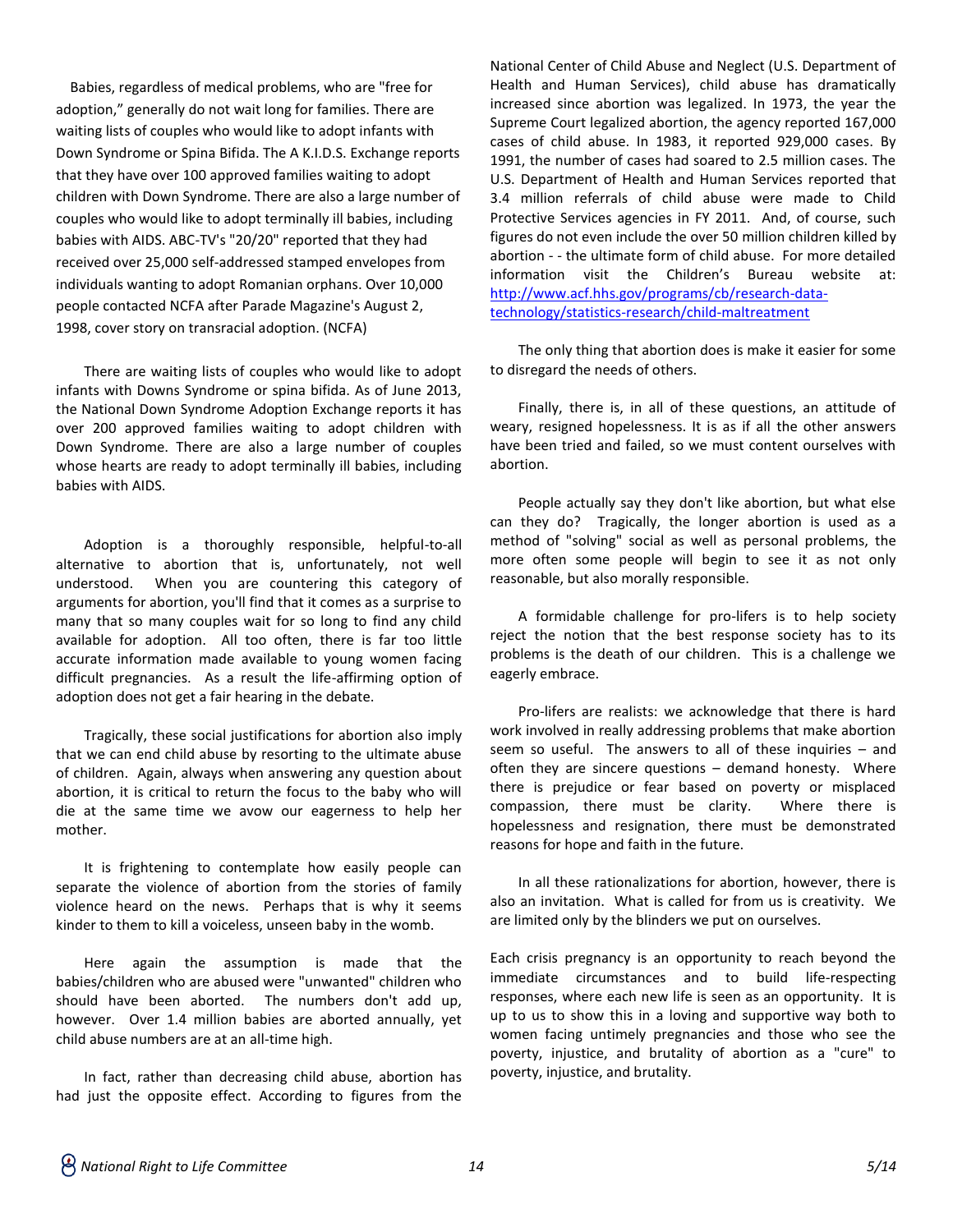## **When They Say… You Say "Illegal Abortion Kills Women"**

#### *Argument 4: "If abortion is made illegal, women will die"*

In the late 1960's advocates of legalized abortion used as their rallying cry the argument that "thousands" of women died from self-induced abortions or in the "back-alley" from illegal abortions. They mobilized around the image of the "coat hanger," and insisted that five to ten thousand women died every year from "botched" illegal abortions. They used this argument (and still do) to bolster support for "safe," legal abortion on demand.

However, some of the best evidence that this was a myth has come not from pro-lifers but from advocates of legal abortion. Dr. Mary S. Calderone, a former director of Planned Parenthood wrote in the American Journal of Public Health, "Abortion is no longer a dangerous procedure. This applies not just to therapeutic abortions as performed in hospitals but also to so-called illegal abortions as done by physician. In 1957 there were only 260 deaths in the whole country attributed to abortions of any kind…Second, and even more important, the conference [on abortion sponsored by Planned Parenthood] estimated that 90 percent of all illegal abortions are presently being done by physicians…Whatever trouble arises usually arises from self-induced abortions, which comprise approximately 8 percent, or with the very small percentage that go to some kind of non-medical abortionist…So remember…abortion, whether therapeutic or illegal, is in the main no longer dangerous, because it is being done well by physicians." This was written in 1960!

Another stunning admission about the manufacturing of illegal abortion numbers comes from Dr. Bernard Nathanson, former director of the National Association for the Repeal of Abortion Laws (now known as the National Abortion and Reproductive Rights Action League – NARAL). In his classic 1979 book *Aborting America*, Dr. Nathanson wrote, "How many deaths were we talking about when abortion was illegal? In NARAL, we generally emphasized the frame of the individual case, not the mass statistics, but when we spoke of the latter it was always 5,000 to 10,000 deaths a year. I confess that I knew that the figures were totally false and I suppose that others did too if they stopped to think of it. But in the 'morality' of our revolution, it was a useful figure, widely accepted, so why go out of our way to correct it with honest statistics? The overriding concern was to get the laws eliminated, and anything within reason that had to be done was permissible."

A powerful debating point is to explain to your audience that for 1972, the year before *Roe*, the federal Centers for Disease Control (CDC) reported 39 maternal deaths from illegal abortion. The deaths of those 39 mothers and their 39 children were very real tragedies that should have been prevented by providing support and care for the mother and her unborn child. The number 39, however, is a far cry from

those exaggerated figures of thousands, even tens of thousands, used by abortion advocates in their cause.

It is also important to remember that women today still die. They die from so-called "safe" and legal abortions. According to a report released by the CDC in the Morbidity and Morality Weekly Report: Abortion Surveillance-2009 (Table 25) over 400 women have died from legal abortions since 1973. Common sense would also suggest that it has never been in the abortion industry's self interest to report all the deaths from legal abortion.

Legalizing abortion simply gave the back-alley physician/butcher permission to put his shingle on the front door. Abortion remains very much the same today as it was in 1960, particularly regarding the first-trimester abortion techniques. The risk now comes from the huge increase in the sheer numbers of abortions done on a daily basis.

In other words, what was once a horrible, but confined, tragedy has become a nationwide holocaust! Abortions are done in an assembly-line production in abortion facilities all over the country. Again, the evidence for this often comes from abortions supporters, as we shall see.

Ask your audience this question: How can there be any real safety in an environment where the main concern is to perform as many abortions as possible in order to increase the abortionist's profit margin?

A related contention of abortion advocates for legalizing abortion was that "safe" legal abortions reduce the maternal deaths. The reality, as suggested by the numbers above, is that the number of maternal deaths had dropped dramatically prior to abortion's legalization. The real explanation for the decline was the introduction of overall better maternal health care, particularly antibiotics and blood transfusions. These improvements, and the capacity of modern medicine to cope with emergency medical complications arising from abortion, were the real reasons why women's lives were saved.

Powerful evidence that it is really advances in standard medical care that saves mothers' lives, and not the legalization of abortion, comes straight from the World Health Organization. According to 2013 figures the two countries with the lowest maternal death rates are Ireland and Malta, where health care is advanced, but abortion is illegal. $1$  Whereas the

l

 $1$  WHO, UNICEF, UNFPA, The World Bank, and the United Nations Population Division. *Trends in maternal mortality: 1990 to 2013*. Geneva: WHO, 2014.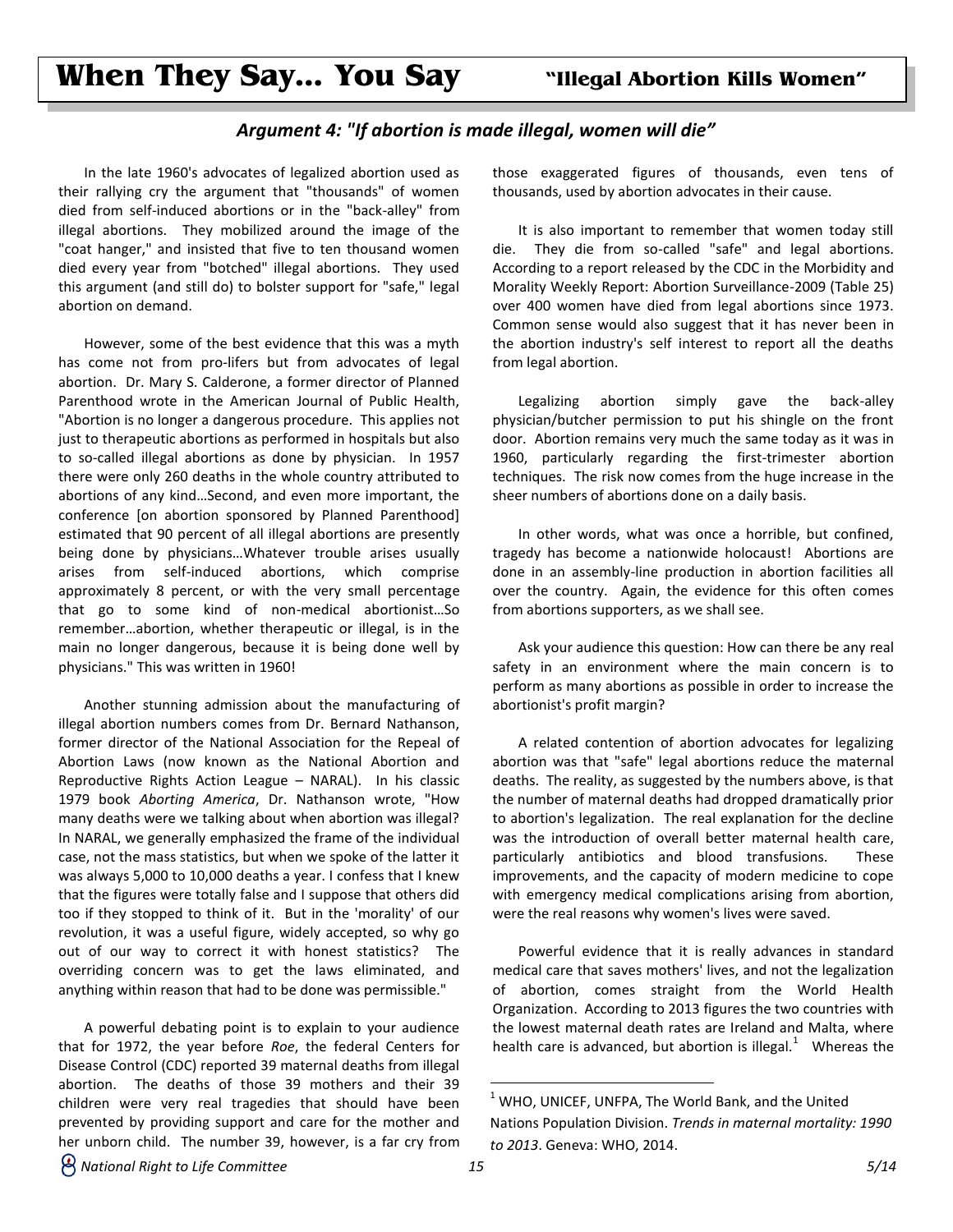U.S., which has legal abortions, has a maternal death rate that is four times greater than Ireland and Malta.

Common sense can prevail in this question if it is remembered that pregnancy is a natural condition, not a disease. Abortion is always an unnatural interruption of that condition.

When you are discussing this with people, make clear that the bottom line is that every death from abortion is a tragedy. In fact, with every abortion, someone dies. Every mother that dies, every baby that dies – from a legal or an illegal abortion – will never exist again and is lost to society forever. Every abortion stops a beating heart - sometimes two!

The underlying theme in all these pro-abortion arguments is that making abortion legal makes it safer and easier for women to cope with. But there is growing evidence from women who have experienced legalized abortion that it is anything but easier or safer. Legalizing abortion has not made it any less degrading for the mothers involved.

Quote the real voices of these women when addressing those who are unsure of this position and even to supporters of abortion as well. One particularly stunning quote appeared in the *Washington Post Magazine* on April 5, 1998:

[http://www.rcbarajas.com/published](http://www.rcbarajas.com/published-works/2012/5/28/the-procedure.html)[works/2012/5/28/the-procedure.html](http://www.rcbarajas.com/published-works/2012/5/28/the-procedure.html)

"It is patiently explained that the reason this clinic can perform the Procedure so cheaply, a third the price of other clinics, is its assembly line method. By the time the doctor gets there, everyone is prepped, counseled and waiting. He therefore has only to do Procedure after Procedure until 7, with a minimum of downtime ..."

Women who have organized post-abortion support groups consistently state that had abortion been illegal they would not have sought one. It is important to point out that in poll after poll women suggest that the real reason they aborted their children was that they felt they had no option and that abortion was legal. Emphasis needs to be placed on the prolife mother-helping centers that are available to these moms.

Abortion may be currently legal, but it is anything but safe for either mother or child. Once again it is necessary to restate that in every abortion someone dies.

 $\overline{a}$ [http://www.who.int/reproductivehealth/publications/monitori](http://www.who.int/reproductivehealth/publications/monitoring/maternal-mortality-2013/en/) [ng/maternal-mortality-2013/en/](http://www.who.int/reproductivehealth/publications/monitoring/maternal-mortality-2013/en/)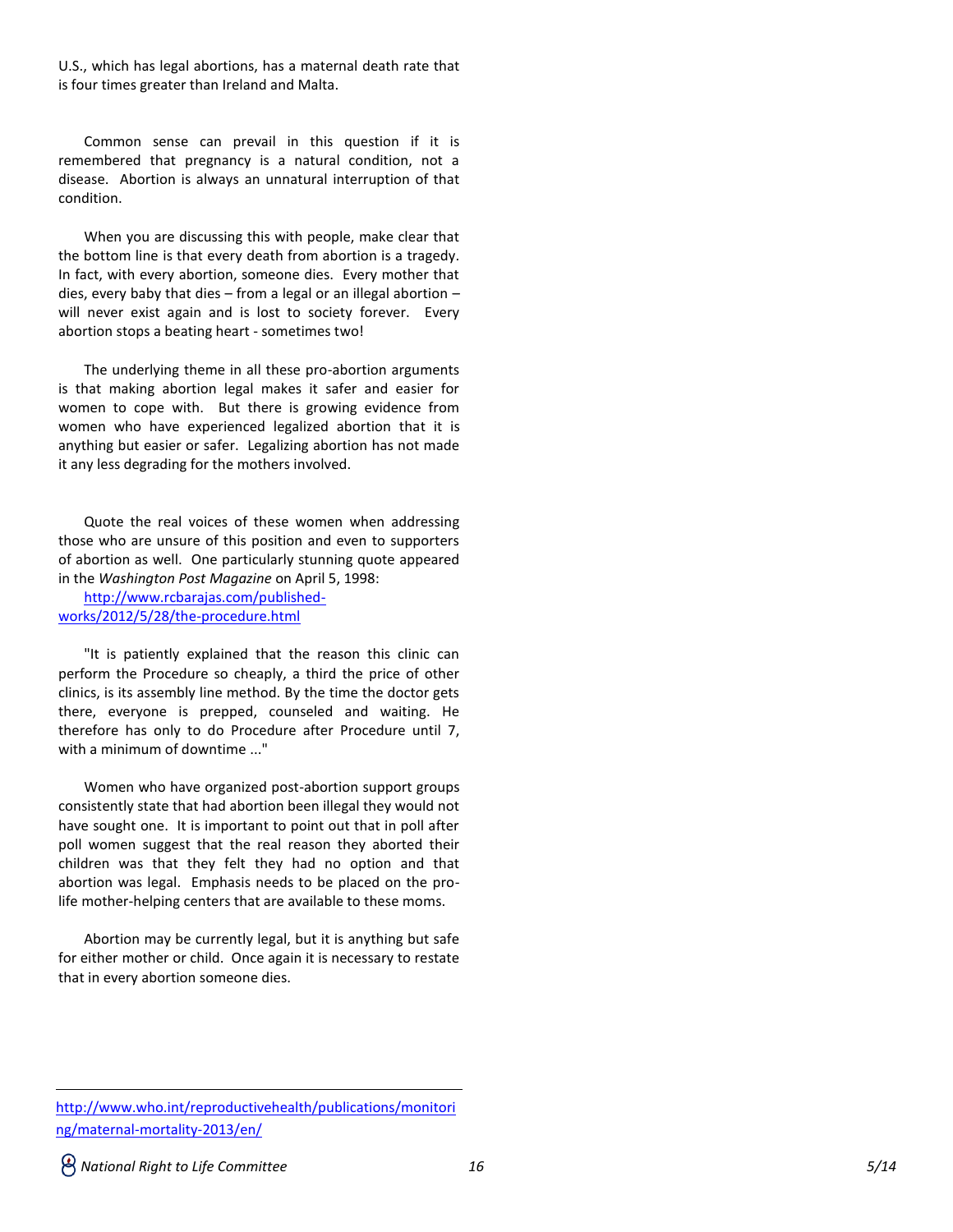## **When They Say… You Say "Rape, Incest, Fetal Abnormality"**

#### *Argument 5: "Rape, Incest, Fetal Abnormality"*

Not surprisingly, when asked to suggest the question they would **least** like to be asked, average pro-lifers usually say it is about the "hard cases," including questions posed about rape, incest, and the presence of severe fetal abnormality that seem to many people to be almost unanswerable.

While we do not deny that these difficult cases arouse powerful emotional responses, there **are** answers. The following are some helpful hints, the kind that will ease your mind and keep you from backing away when these questions are thrown at you.

First of all it is critical to remember that the vast majority of abortions do not happen as a result of any of these reasons. In fact, according to a study in *Family Planning Perspectives* (published by the Alan Guttmacher Institute, which is the research arm of Planned Parenthood), less than 6% of all abortions done in the United States are done for all of these reasons combined. However, this infrequency has never prevented pro-abortion proponents from using these examples as scare tactics to reinforce a false perception that there is a need for abortion in desperate cases.

The hard cases are always brought up because they carry so much emotional weight with the general public, who don't know the facts about abortion in the United States. Moreover, because many people are quite afraid of how they would respond themselves to any of these circumstances, it is easy for abortion proponents to prey on those anxieties.

So what is the pro-life speaker's job? It is to address those fears sympathetically, rationally, and factually. Taken separately there are solid reasons why abortion should not be resorted to in these cases. Taken collectively this small minority of cases proves the adage that hard cases make bad law.

Certain realities need to be restated in any response. Once again it is vital to remind the audience that the circumstances of the baby's conception change nothing about the baby herself or abortion's inherent brutality. The baby's development is no different. The methods used to end that life remain just as violent.

Yet it is not unusual when the hard cases are discussed for a kind of mental gymnastics to take place in the minds of people who have otherwise accepted the pro-life arguments but seem to believe that everything is somehow different in the hard cases.

Look, first, at the arguments in favor of abortion when the baby will have a severe fetal abnormality. Any answer has to tear aside the veil of prejudice that drives the notion that it is somehow kinder to kill a person with a disability or a disease before she is born than to let her "live in that condition."

The pro-lifer's job is to bring sanity to the situation by firmly rejecting the "quality of life" argument, the **very** dangerous idea that there are some lives not worthy of living. This response reminds our listeners that every life is unique, every life is valuable. By establishing this baseline, you can show them that aborting a child because of possible abnormality is nothing less than blatant and deadly discrimination against people with disabilities.

Shockingly, the types of disabilities included by proabortionists in the list of purportedly "good reasons" for an abortion range from the truly severe to relatively minor; the list of the latter grows lengthier every year. Abortion is becoming a search-and-destroy method for eliminating less-than-"perfect" people. Rather than pursuing medical solutions to some of these difficulties, there is a regular use of techniques, like amniocentesis, to identify problems in the unborn so that an abortion can be performed more expediently. In light of this reality the pro-life response must insist that we don't cure disease by killing the patient.

The next two hard cases are typically asked together, so we will answer them in a similar fashion. When it comes to pregnancies that result from rape and/or incest, real violence has been done to women. Pro-lifers must fully appreciate the fear that swirls around any discussion of rape and incest.

Your answer must begin in compassion; a woman has been violated, often violently. If pro-lifers care deeply about the lives of women facing any difficult pregnancy  $-$  and we do  $$ obviously we care no less in the case of rape or incest.

Simply stated, rape is an act of violence against an innocent woman. When someone has been through an ordeal of this magnitude she deserves to be treated with the deepest compassion, enormous support, and special care.

But while society is finally recognizing that rape is an act of violence against an innocent victim, it still fails to recognize that abortion is also an act of violence against another innocent victim.

If the woman does become pregnant, a rare but possible occurrence, she may be made to feel twice as tainted when society is not prepared to cope with the circumstances of this child's conception. Counselors and abortion providers encourage abortion as the perfect "solution."